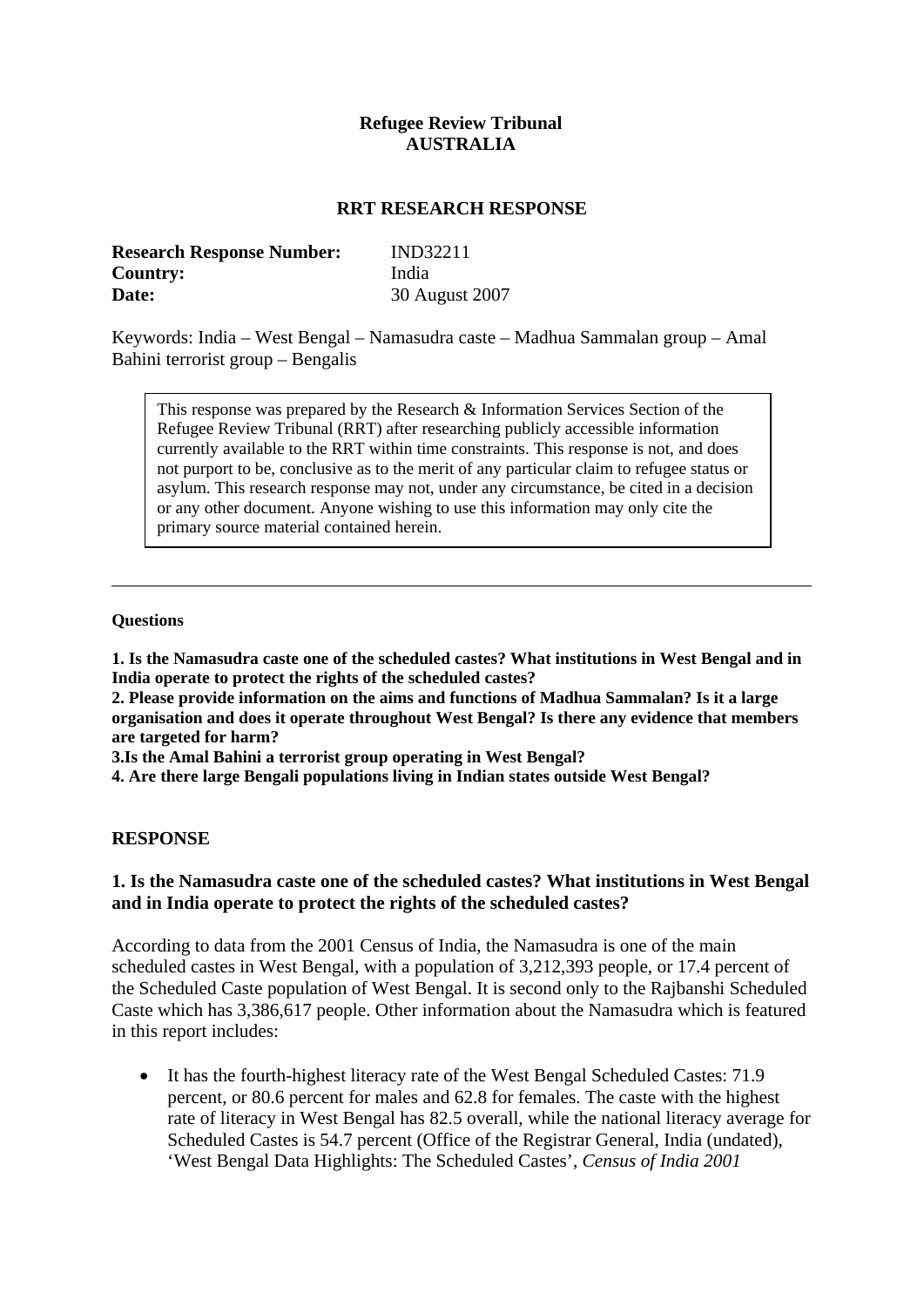## http://www.censusindia.gov.in/Tables\_Published/SCST/dh\_sc\_westbengal.pdf – Accessed 24 July 2007 – Attachment 1).

A 1998 paper on the history of politics in Bengal states that traditionally the Namasudra caste played an important part in the struggle to gain rights for scheduled castes after India became independent. Many migrated into West Bengal from the area which became East Pakistan (and later, Bangladesh):

The two most important communities which dominated Scheduled Caste politics in colonial Bengal were the Namasudras and the Rajbansis. The Namasudras, earlier known as the Chandals of Bengal, lived mainly in the eastern districts of Dacca, Bakarganj, Faridpur, Mymensingh, Jessore and Khulna. When these districts were ceded to East Pakistan, the inhabitants were forced to migrate across the new international boundary to the state of West Bengal in India. At the same time, a section of the Kochs of northern Bengal, living in the districts of Rangpur, Dinajpur, Jalpaiguri and the Princely state of Cooch Behar, came to be known as the Rajbansis from the late nineteenth century. Of those districts, Rangpur and parts of Dinajpur went to East Pakistan, while the rest remained in West Bengal. In other words, so far as the Namasudras and the Rajbansis were concerned, the international political boundary that came into existence in 1947 did not correspond by any means to ethnic boundaries, and resulted in the uprooting of these two groups of people from their territorial anchorage. Incidentally, according to the 1901 Census, the Rajbansis and the Namasudras were the second and third largest Hindu castes respectively in the colonial province of Bengal.

Both of these two groups were considered untouchables among the Hindus of Bengal. Although untouchability per se was not as limiting a problem in this as in other parts of India, the Namasudras and the Rajbansis suffered from a number of disabilities, which created a considerable social distance between them and the high caste Bengalis who dominated Hindu society. Hence, when as a result of land reclamations in eastern and northern Bengal in the late nineteenth century, these two groups of people both experienced some amount of vertical social mobility, they proposed creating their own distinctive community identities. Among the Rajbansis, a caste association was formed in 1891 to claim a Kshatriya (warrior) status for themselves. The Namasudras had their first organisation in 1902 and they demanded a Brahmin status. Eventually, in the early twentieth century, these social claims were transformed into political demands for separate representation in the legislature, reservation of jobs in public services and seats in educational institutions (Bandyopadhyay, Sekhar 1998, *Changing Borders, Shifting Loyalties: Religion, Caste and the Partition of Bengal in 1947,* Asian Studies Institute, Wellington

<http://www.vuw.ac.nz/asianstudies/publications/working/02ChangingBorders.pdf> – Accessed 30 August 2007 – Attachment 2).

Various sources suggest that some of the occupations traditionally followed by the Namasudra caste are skilled basket weaving, farming, fishing and carpentry. Women are employed as midwives and servants. Married women wear iron bangles and conch shell bangles plus a nose stud and vermilion on the foreheads ('Namasudra people' 2005, Global Prayer Digest website, 31 March [http://www.global-prayer](http://www.global-prayer-digest.org/dailydata/getdaily.asp?which=chosenday&whichyear=2005&whichmonth=3&whichday=31)[digest.org/dailydata/getdaily.asp?which=chosenday&whichyear=2005&whichmonth=3&whi](http://www.global-prayer-digest.org/dailydata/getdaily.asp?which=chosenday&whichyear=2005&whichmonth=3&whichday=31) [chday=31](http://www.global-prayer-digest.org/dailydata/getdaily.asp?which=chosenday&whichyear=2005&whichmonth=3&whichday=31) – Accessed 30 August 2007 – Attachment 3; 'Bamboo and cane products' 2002, Crafts Council West Bengal website <http://www.craftsbengal.org/basket.html>– 30 August 2007 – Attachment 4).

A map found on the website of the Joshua Project, a Christian evangelist group, shows the distribution of the Namasudra throughout India. It shows that the highest concentration is in West Bengal, with substantial populations in Bangladesh and the northeast Indian states.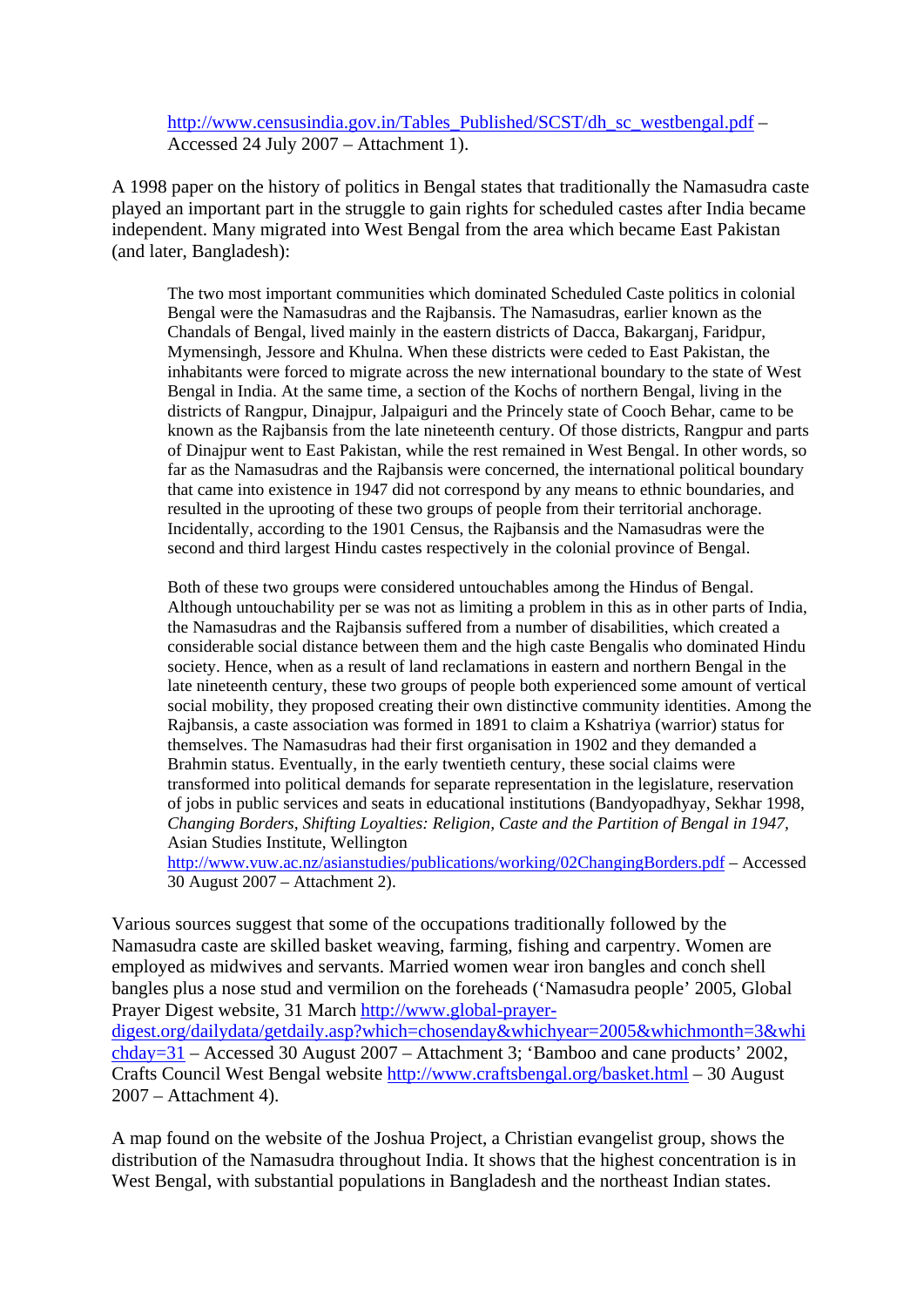There are also smaller populations throughout northern India ('Peoples of South Asia: Namasudra, Hindu' (undated), Joshua Project website

<http://www.joshuaproject.net/peopctry.php?rog3=IN&rop3=113215> – Accessed 30 August 2007 – Attachment 5).

The following documents mention some of the institutions which protect the rights of scheduled castes.

A 2007 Human Rights Watch mentions India's National Human Rights Commission (NRHC) "a statutory body that the Indian government describes as the apex national institution to protect human rights and redress grievances" and the National Campaign on Dalit Human Rights (NCDHR), which have been critical of the Indian government and the security forces (p.4). The report mentions that there are several national laws which are supposed to protect the rights of Dalits, but they have been largely ineffective (p.12). The National Commission for Scheduled Castes and Scheduled Tribes is also mentioned (p.40). The report in general is highly critical of the treatment of Dalits in India, stating that:

…unless the government accepts responsibility to end the widespread prejudice, crimes against Dalits will continue. India has consistently cited its numerous legislations and government

policies as a measure of compliance with its obligations to end caste-based discrimination, choosing to ignore its failure to implement these measures which has resulted in continued, and sometimes enhanced, brutalities against Dalits (Human Rights Watch 2007, *Hidden apartheid: Caste discrimination against India's "Untouchables"*, February <http://www.hrw.org/reports/2007/india0207/india0207web.pdf>– Accessed 14 February 2007 – Attachment 6).

Another recent Human Rights Watch contains relevant references to recent comments by the UN Committee on the Elimination of Racial Discrimination:

On March 9, the UN Committee on the Elimination of Racial Discrimination (CERD) issued its Concluding Observations regarding India's compliance with the International Convention on the Elimination of All Forms of Racial Discrimination. The Committee's report found that "de facto segregation of Dalits persists" and highlighted systematic abuse against Dalits including torture and extrajudicial killings, an "alarming" extent of sexual violence against Dalit women, and caste discrimination in post-tsunami relief.

The Committee called for effective measures to implement laws on discrimination and affirmative action, and sought proper protection for Dalits and tribal communities against acts of "discrimination and violence." The Committee has given India a year to respond to four of its recommendations, including its recommendations on how India can end widespread impunity for violence against Dalits, and Dalit women in particular (Human Rights Watch 2007, *UN Finds Pervasive Abuse Against Dalits*, 12 March – Attachment 7).

A February 2007 news report discusses the formation of a new government committee to examine atrocities against Dalits:

Alarmed at the growing rate of atrocities against Dalits [so called untouchables] and high acquittal rates in such crimes, the centre has appointed a high-level committee for effective coordination to devise ways and means to curb such offences.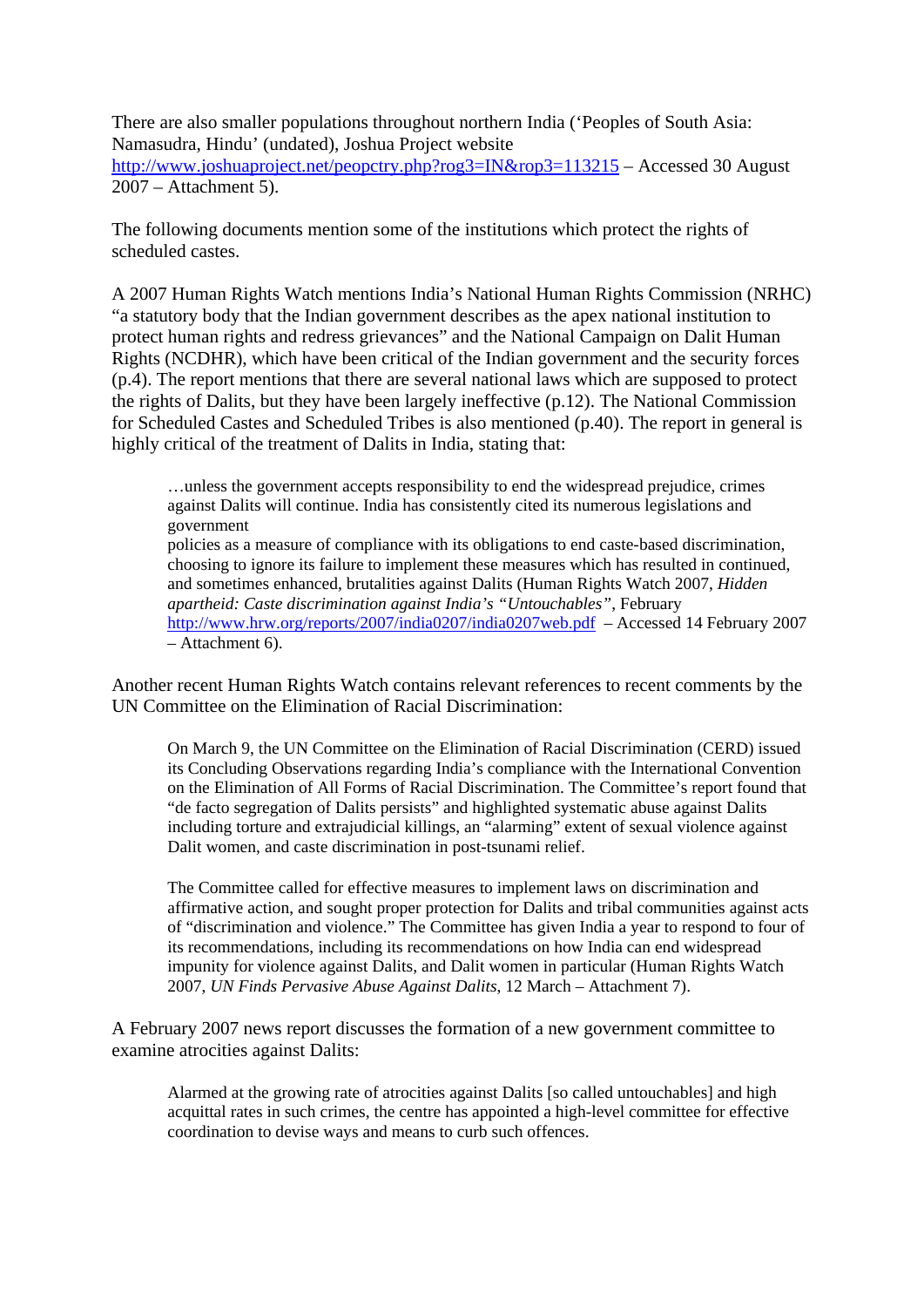The committee headed by Union Minister for Social Justice and Empowerment would also see effective implementation of the Protection of Civil Rights Act, 1955 and SCs/STs (Prevention of Atrocities) Act, 1989, Ministry Sources told PTI.

The government is very keen to handle the atrocity cases under the Prevention of Crime Act, 1955, and SCs/STs (Prevention of Atrocities) Act, 1989 at the highest level in the Ministry of Social Justice and Empowerment and has held several meetings with representatives from different states to finalize an effective action plan in this regard.

The committee, which has already held three meetings, observed that a responsive police administration was essential to take care of its subjects and in the present context and that it was essential for prevention of atrocities that are inflicted upon the members of SCs/STs by "unscrupulous elements from the dominant sections of society".

As many as 87,647 cases of atrocities against scheduled castes were pending by the end of year 2005, which also saw lower conviction rate of merely 29.77 per cent and high acquittals to the tune of over 70 per cent.

"There were 1,09,072 cases of atrocities against SCs registered during 2005. Of the total, 87,647 cases are still pending while merely 6,145 were convicted and 14,495 acquitted," they said quoting records from the National Crime Bureau.

Expressing concern over the situation, the committee said the figures for conviction in respect of crimes against SCs are still considerably lower as compared to the all India figures for overall conviction percentage for all crimes in India.

While the percentage of conviction for crimes against SCs were 29.8 in the year 2005, conviction for Indian Penal Code crimes on all India basis was 42.4 per cent, they said.

Meanwhile, expressing serious concern over the overall situation as also role of "men in uniform" while dealing with atrocities against Dalits, National Commission for Scheduled Castes sought setting up of "exclusive" courts to deal with atrocities against Dalits ('Committee formed to help curb atrocities against Dalits' 2007, *Press Trust of India,* 15 February – Attachment 8).

Two recent research responses examine the situation of Scheduled Castes in India, and the various programs in different states:

- RRT Country Research 2007, *Research Response IND31565,* 4 April Attachment 9.
- RRT Country Research 2007, *Research Response IND31787,* 25 May Attachment 10.

Also attached is the May 2007 report of the concluding observations of the UN Committee on the Elimination of Racial Discrimination, which indicates that in the opinion of the Committee there is still widespread discrimination and mistreatment of Dalits, and there is a failure of the authorities to uphold the laws which are supposed to protect them (United Nations Committee on the Elimination of Racial Discrimination 2007, *Consideration of reports submitted by States Parties under Article 9 of the Convention – Concluding observations of the Committee on the Elimination of Racial Discrimination – India*, CERD/C/IND/CO/19, 5 May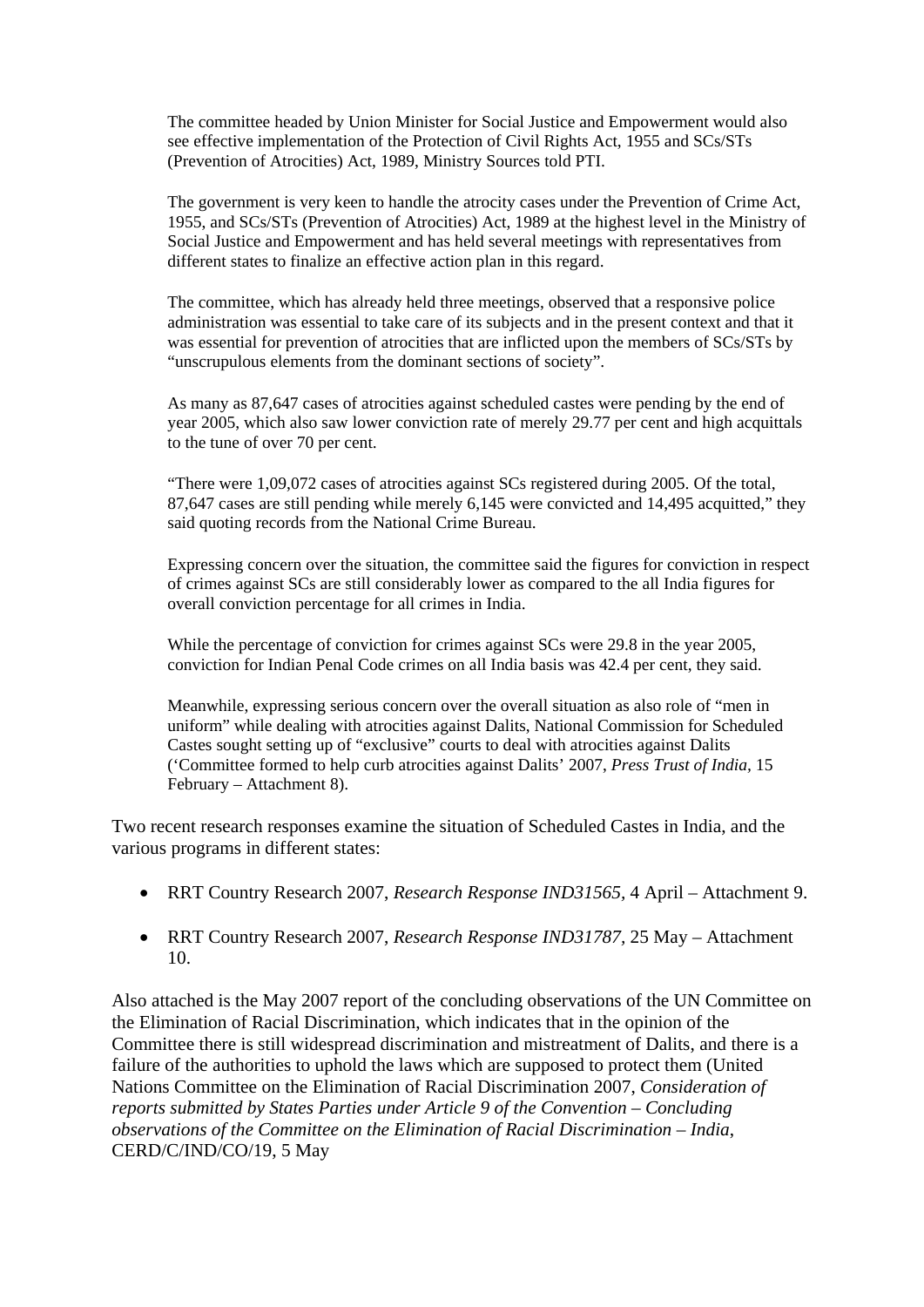[http://www.unhchr.ch/tbs/doc.nsf/898586b1dc7b4043c1256a450044f331/0a287107325678c5](http://www.unhchr.ch/tbs/doc.nsf/898586b1dc7b4043c1256a450044f331/0a287107325678c5c12572ed004ac999/$FILE/G0741717.doc) [c12572ed004ac999/\\$FILE/G0741717.doc](http://www.unhchr.ch/tbs/doc.nsf/898586b1dc7b4043c1256a450044f331/0a287107325678c5c12572ed004ac999/$FILE/G0741717.doc) - Accessed 13 June 2007 – Attachment 11).

## **2. Please provide information on the aims and functions of Madhua Sammalan? Is it a large organisation and does it operate throughout West Bengal? Is there any evidence that members are targeted for harm?**

Alternative spellings for this group were found. Madhua, Mathua, Sammelon, Sammelan and Sammalan were searched in various combinations on ISYS, Google, Factiva and CISNET, as were other possible spellings of the words. No references to a group by this name were found. The word *sammelan* by itself means "conference".

The word *sammelan* appears frequently in internet reports about different kinds of conferences. For instance, one website refers to a "North America Bengali Conference or Bango Sammelan". Another refers to "the annual Sarva Dharma Sammelan (All Religious Convention)" ('Changes for Annual Program' 2001, *Prabasi Letter,* Prabasi website, 18 May <http://www.prabasi.org/CGI/letterdetails.cgi?letter=letter0029>– Accessed 28 August 2007 – Attachment 12; US Department of State 2004, *International Religious Freedom Report for 2004 – India*, 15 September – Attachment 13).

A Bangla (Bengali) speaker on the staff of the Refugee Review Tribunal was consulted, and he confirmed that *sammelan* means "conference".

## **3. Is the Amal Bahini a terrorist group operating in West Bengal?**

Among the sources consulted there were no reports that mentioned a terrorist group called Amal Bahini, or a terrorist named Amal Bose.

The reports below indicate that the word *bahini* means "force". During the 1971 war of independence from Pakistan, there were many *bahinis* formed in Bangladesh (which borders West Bengal and shares the same language) to join the fighting. There are also recent reports of militant *bahinis* of different religious and political persuasions in West Bengal and neighbouring Assam.

An article from the Yahoo! Geocities website on the Bangladesh war of liberation mentions several *bahinis* that were formed at the time:

…The students, peasants, workers and political activists joined the Mukti Bahini with high spirit to liberate Bangladesh from the Pakistan army. The headquarters of the Bangladesh Forces was established at 8 Theatre Road, Calcutta which started functioning from 12 April 1971. Besides Mukti Bahini, many other bahinis were organised inside Bangladesh at different places to fight Pakistan Army. These Bahinis included Kader Bahini of Tangail, Latif Mirza Bahini of Sirajganj, Akbar Hossain Bahini of Jhinaidah, Hemayet Bahini of Faridpur, Quddus Molla and Gafur Bahini of Barisal, Afsar Bahini of Mymensingh and Aftab Bahini of Mymensingh. Siraj Sikdar, leader of Sorbohara Party, also organised his force in Barisal. Mujib Bahini was trained at Dehradun. Mukti Bahini consisted of the regular and the irregular forces. The regulars were later called "Niomita Bahini" (regular force) and the irregulars were called "Gono Bahini" (people's Force). The irregular forces, which after initial training joined different sectors, consisted of the students, peasants, workers and political activists ('The War of Liberation and Independence of Bangladesh' (undated),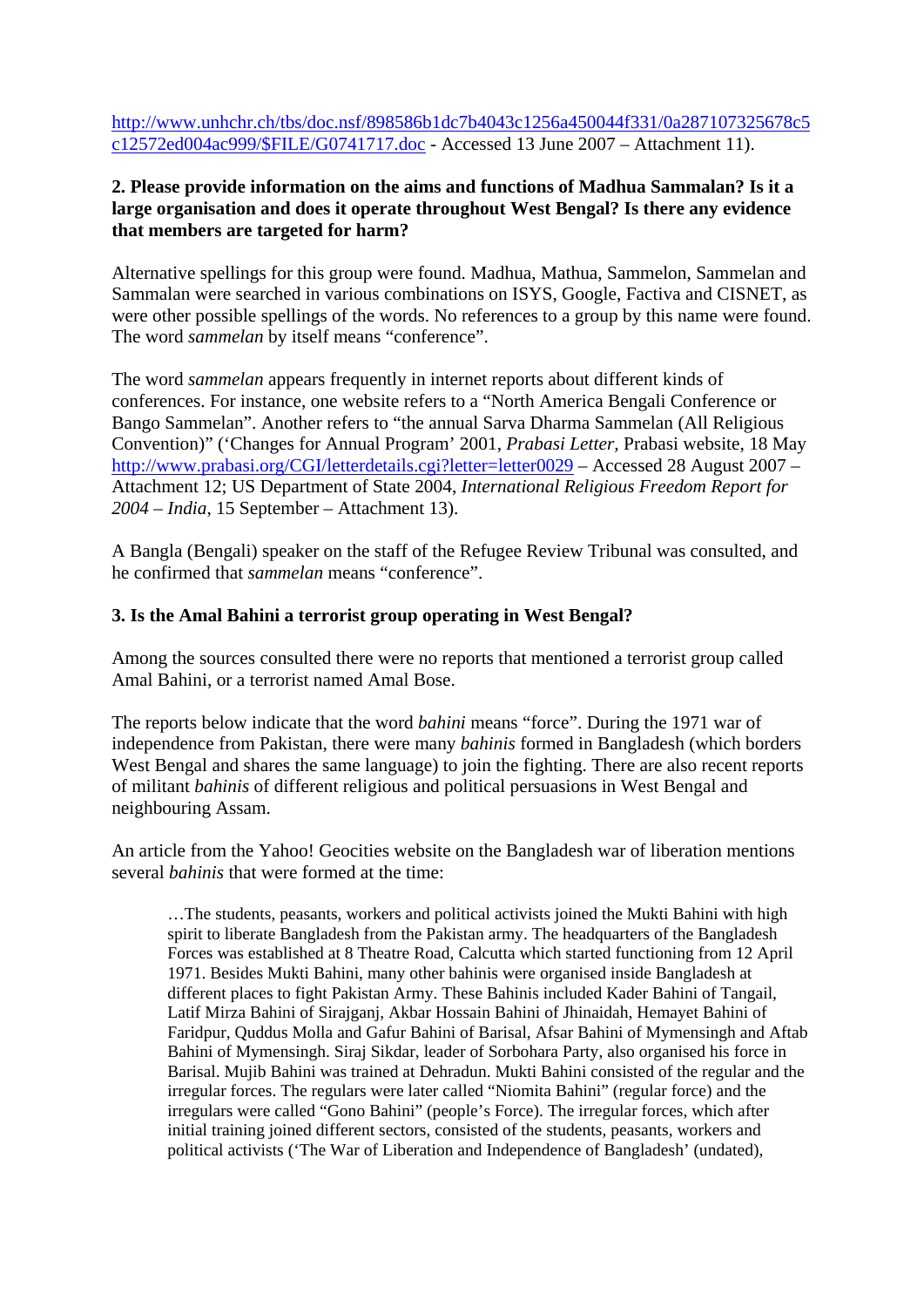Yahoo! Geocities website<http://www.geocities.com/languageranger/libwar.html>– Accessed 28 August 2007 – Attachment 14).

A 2005 report from *The Statesman* mentions a group of "Muslim youths" called the "Saddam Bahini" in Assam, which borders West Bengal ('Covert attack' 2005, *The Statesman,* 21 May – Attachment 15).

A 2001 report from *The Times of India* mentions a Hindu nationalist women's group in West Bengal called the "Durga Bahini" ('Bajrang Dal Durga Bahini organise camps' 2001, *The Times of India,* 19 June – Attachment 16).

## **4. Are there large Bengali populations living in Indian states outside West Bengal?**

Sources indicate that there are some substantial Bengali populations in Indian states outside of Bengal. Some of these communities consist of legal or illegal migrants from Bangladesh, and in certain states such as Assam and Tripura, Bengali speakers have been targeted by local populations who consider them to be foreigners.

The language tables from the 1991 census of India indicate that there were 70,771 Bengali speakers in Arunachal Pradesh; 2,523,040 in Assam; 144,261 in Meghalaya; 1,899,162 in Tripura; 59,092 in Mizoram; and 64,706 in the Andoman and Nicobar Islands ('Table 26: Three Main Languages in every State, 1991' (1997), Citation: 'Table 26: Three Main Languages in every State, 1991' 1997, Census India website<http://www.censusindia.net/cendat/datatable26.html> – Accessed 16 August 2006 – Attachment 17).

Another census was conducted in 2001, but the new language tables are not yet posted on the Census India website.

According to the 2005 edition of *Ethnologue: Languages of the World,* there were 70,561,000 speakers of Bengali in India in 1997. The language is spoken in "West Bengal; Jharkhand, Dhanbad, Manbhum, Singhbhum, Santal Parganas; Bihar; Assam, Goalpara District; Meghalaya, Garo Hills; Mizoram; Nagaland" (Gordon, Raymond G., Jr. (ed.) 2005, 'Bengali', *Ethnologue: Languages of the World, Fifteenth edition*, Dallas, [http://www.ethnologue.com/show\\_language.asp?code=ben](http://www.ethnologue.com/show_language.asp?code=ben) – Accessed 28 August 2007 – Attachment 18).

The May 2007 report on India by the Internal Displacement Monitoring Centre contains some relevant information on Bengali populations outside of West Bengal and Bangladesh. It states that "once sparsely populated, Northeast India's population has swelled with the arrival of millions of ethnic Bengali Hindus and Muslims from Bangladesh and from India's West Bengal State (p.79)". However, the Bengalis are not always welcome in these areas. In Northern Tripura, for instance, they are "considered foreigners by the local tribal population [and] have increasingly become the target of local armed groups (p.13)". Bengalis have also been targeted in Assam where they are accused of being illegal migrants from Bangladesh (pp.13,29,32) (India by the Internal Displacement Monitoring Centre 2007, *India: Large numbers of IDPs are unassisted and in need of protection,* 3 May – Attachment 19).

## **List of Sources Consulted**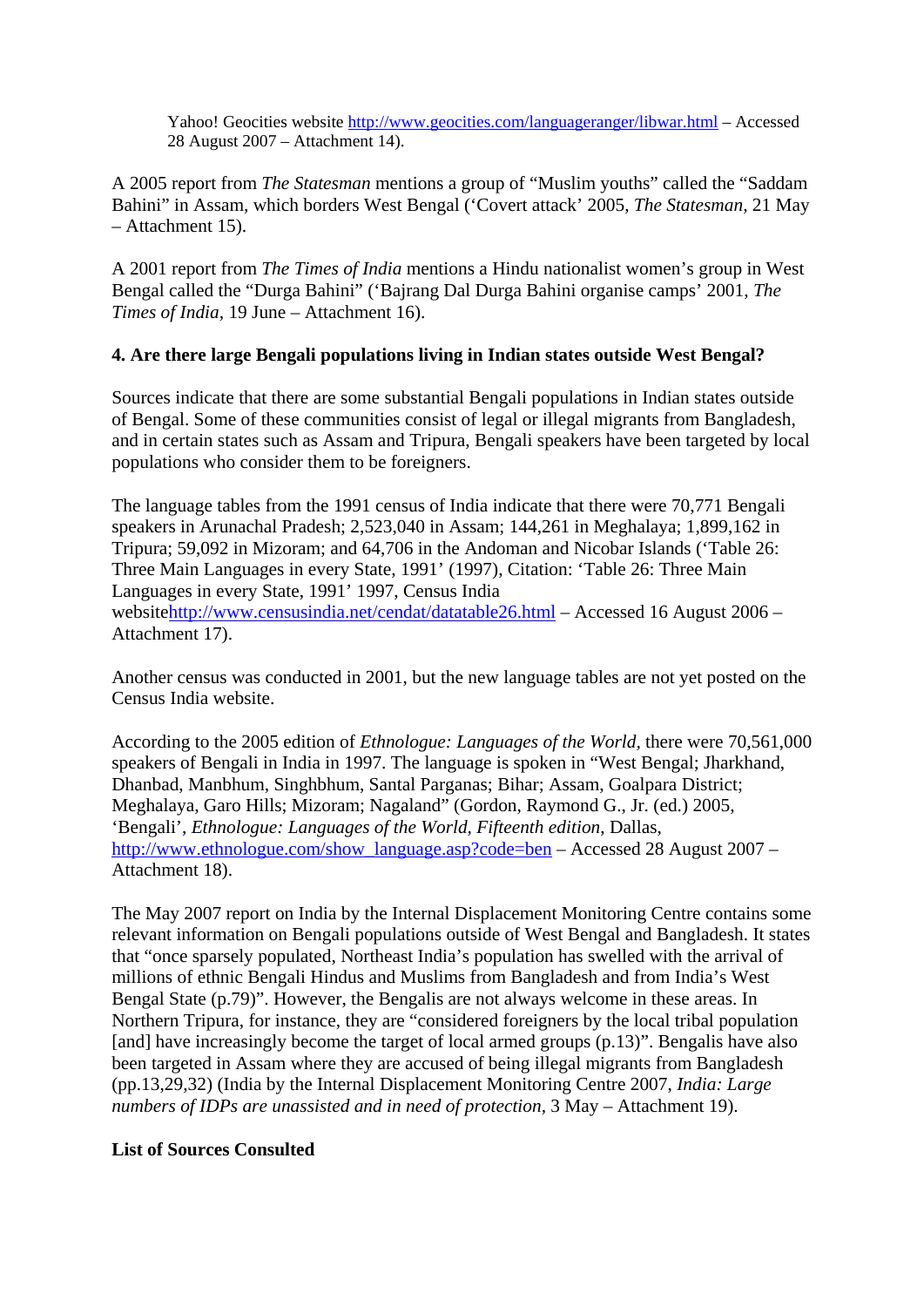Internet Sources: Census India website<http://censusindia.net/> Asian Centre for Human Rights website [http://www.achrweb.org](http://www.achrweb.org/)  Human Rights Watch website Google search engine Factiva

Databases: ISYS CISNET

# **List of Attachments**

- 1. Bandyopadhyay, Sekhar 1998, *Changing Borders, Shifting Loyalties: Religion, Caste and the Partition of Bengal in 1947,* Asian Studies Institute, Wellington <http://www.vuw.ac.nz/asianstudies/publications/working/02ChangingBorders.pdf>– Accessed 30 August 2007.
- 2. 'Changes for Annual Program' 2001, *Prabasi Letter,* Prabasi website, 18 May <http://www.prabasi.org/CGI/letterdetails.cgi?letter=letter0029>– Accessed 28 August 2007.
- 3. 'Namasudra people' 2005, Global Prayer Digest website, 31 March [http://www.global-prayer](http://www.global-prayer-digest.org/dailydata/getdaily.asp?which=chosenday&whichyear=2005&whichmonth=3&whichday=31)[digest.org/dailydata/getdaily.asp?which=chosenday&whichyear=2005&whichmonth=](http://www.global-prayer-digest.org/dailydata/getdaily.asp?which=chosenday&whichyear=2005&whichmonth=3&whichday=31) [3&whichday=31](http://www.global-prayer-digest.org/dailydata/getdaily.asp?which=chosenday&whichyear=2005&whichmonth=3&whichday=31) – Accessed 30 August 2007.
- 4. 'Peoples of South Asia: Namasudra, Hindu' (undated), Joshua Project website <http://www.joshuaproject.net/peopctry.php?rog3=IN&rop3=113215> – Accessed 30 August 2007.
- 5. 'Bamboo and cane products' 2002, Crafts Council West Bengal website <http://www.craftsbengal.org/basket.html> – 30 August 2007.
- 6. Human Rights Watch 2007, *Hidden apartheid: Caste discrimination against India's "Untouchables"*, February <http://www.hrw.org/reports/2007/india0207/india0207web.pdf>– Accessed 14 February 2007.
- 7. Human Rights Watch 2007, *UN Finds Pervasive Abuse Against Dalits*, 12 March. (CISNET India CX173431)
- 8. 'Committee formed to help curb atrocities against Dalits' 2007, *Press Trust of India,*  15 February, [http://www.bbcmonitoringonline.](http://www.bbcmonitoringonline/)
- 9. RRT Country Research 2007, *Research Response IND31565,* 4 April.
- 10. RRT Country Research 2007, *Research Response IND31787,* 25 May.